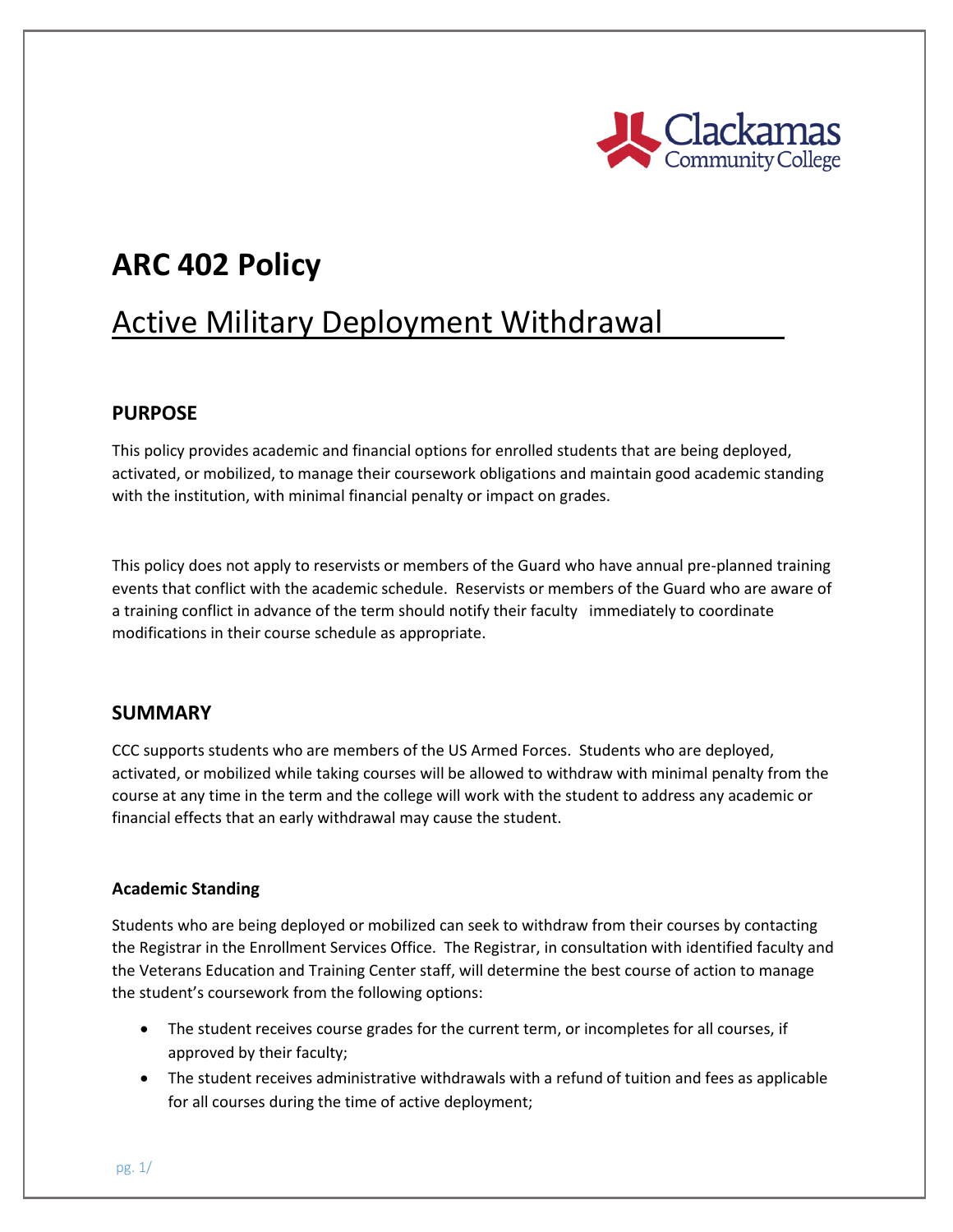The student receives a combination of grades/incompletes and administrative withdrawals.

#### **Financial Standing**

The Registrar will also notify the Bursar (Accounts Receivable), Financial Aid, and Veterans Education and Training Center staff to assist with resolving financial obligations as applicable.

#### **EFFECTIVE DATE**

This policy goes into effect immediately upon final approval.

### **RELATED**

Refer to the Military Leave of Absence Procedure for specific details. Questions about this policy may be directed to the Clackamas Community College Registrar at registrar@clackamas.edu.

**EFFECTIVE DATE:** As of December 19, 2018

### **END OF POLICY**

#### **APPROVALS**

| Maintained By                   | Access, Retention, and Completion Committee (ARC) |
|---------------------------------|---------------------------------------------------|
| <b>ARC Committee Review</b>     | Date: 9.26.2018                                   |
| ISP Committee – if appropriate  | Date: N/A                                         |
| College Council – first reading | Date: 10.5.2018                                   |